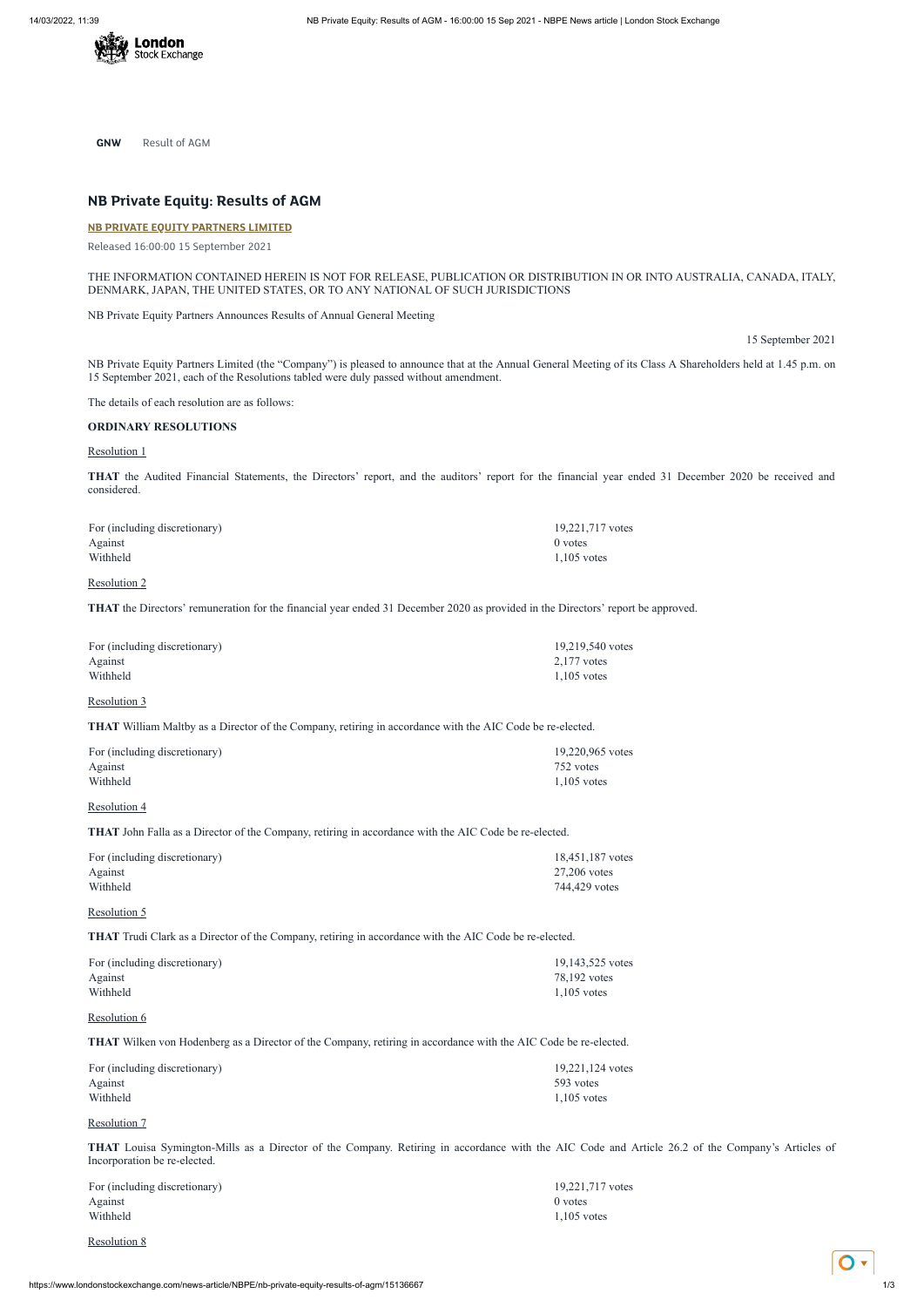**THAT** KPMG Channel Islands Limited, who have indicated their willingness to continue in office, be re-appointed as auditors of the Company and to hold office from the conclusion of this AGM until the conclusion of the next AGM to be held in 2022.

| For (including discretionary) | 17,982,097 votes |
|-------------------------------|------------------|
| Against                       | 1,239,938 votes  |
| Withheld                      | 787 votes        |

#### Resolution 9

**THAT** the Directors be authorised to determine the remuneration of KPMG Channel Islands Limited.

| For (including discretionary) | 19,221,558 votes |
|-------------------------------|------------------|
| Against                       | 159 votes        |
| Withheld                      | $1.105$ votes    |

#### Resolution 10

**THAT** the interim dividend of \$0.31 cents per share in respect of the period 1 July 2020 to 31 December 2020 and the interim dividend of \$0.41 cents per share in respect of the period 1 January 2021 to 30 June 2021, declared by the Company, be ratified and approved.

| For (including discretionary) | 19,179,154 votes |
|-------------------------------|------------------|
| Against                       | 42,881 votes     |
| Withheld                      | 787 votes        |

In accordance with LR 9.6.18, details of those resolutions passed, which were not ordinary business of the AGM, follow:-

| <b>Resolution Type</b> | <b>Votes For (including discretionary)</b> | <b>Votes Against</b> | <b>Votes Withheld*</b> |
|------------------------|--------------------------------------------|----------------------|------------------------|
| 11 - Special           | 19,221,283                                 | 752                  | 787                    |
| 12 - Special           | 19,018,240                                 | 203,477              | 1.105                  |
| 13 - Special           | 18,082,346                                 | 1,139,370            | 1,106                  |

\*A vote withheld is not a vote in law and is therefore not counted towards the proportion of votes "for" or "against" the Resolution.

The full wording of these resolutions can be found below:

# **SPECIAL RESOLUTIONS**

#### Resolution 11

**THAT** the Company be and is hereby authorised, in accordance with section 315 of the Companies (Guernsey) Act 2008, as amended (the **"Companies Law"**), subject to the Listing Rules made by the United Kingdom Financial Conduct Authority and all other applicable legislation and regulations, to make market acquisitions (within the meaning of section 316 of the Companies Law) of its own Class A Shares (as defined in the Company's Articles) which may be cancelled or held as treasury shares, provided that:

(i) The maximum number of Class A Shares authorised to be purchased under this authority shall be 7,009,473 Class A Shares (being 14.99 per cent. of the Class A Shares in issue (excluding Class A Shares held in treasury) as at the latest practicable date;

**Kaso Legg Communications +44 (0)20 3995 6673** Charles Gorman  $nbpe@kl-communications.com$ 

- (ii) The minimum price (exclusive of expenses) which may be paid for a Class A Share is US\$0.01;
- (iii) the maximum price (exclusive of expenses) which may be paid for a Class A Share shall be not more than an amount equal to the higher of
- a. 5 per cent. above the average mid-market value of the Class A Shares on the regulated market where the repurchase is carried out for the five business days prior to the day the purchase is made; and
- b. the higher of (i) the price of the last independent trade; and (ii) the highest current independent bid price, in each case on the regulated market where the purchase is carried out, and

NBPE invests in direct private equity investments alongside market leading private equity firms globally. NB Alternatives Advisers LLC (the "Investment Manager"), an indirect wholly owned subsidiary of Neuberger Berman Group LLC, is responsible for sourcing, execution and management of NBPE. The vas

such authority to expire on the date which is 15 months from the date of passing of this resolution or, if earlier, at the end of the Annual General Meeting of the Company to be held in 2022 (unless previously renewed, revoked or varied by the Company by special resolution) save that the Company may make a contract to acquire Class A Shares under this authority before its expiry which will or may be executed wholly or partly after its expiration and the Company may make an acquisition of Class A Shares pursuant to such a contract.

#### Resolution 12

**THAT** the Directors be and are hereby authorised, pursuant to Article 5.7 of the Articles, to allot and issue or make offers or agreements to allot and issue, grant rights to subscribe for, or to convert any securities into, Class A Shares (including by way of sale of Class A Shares from treasury) (**"Relevant Securities"**) for cash in to the aggregate number of Class A Shares equal to 4,671,426 (being 9.99 per cent. of the Class A Shares in issue as at the Latest Practicable Date) (excluding any Class A Shares held in treasury and after giving effect to the exercise of any warrants, options or other convertible securities outstanding as at such date) as if Article 5.2 of the Articles did not apply to any such allotment and issue, such authority to expire on the date which is 15 months from the date of the passing of this resolution or, if earlier, at the end of the Annual General Meeting of the Company to held in 2022 (unless previously renewed, revoked or varied by the Company by a special resolution) save that the Company may, before such expiry, make an offer or agreement which would or might require Relevant Securities to be allotted and issued after such expiry and the directors may allot and issue Relevant Securities in pursuance of such an offer or agreement as if the authority conferred by this resolution had no expired.

# Resolution 13

**THAT** in accordance with Section 42 of the Law, the new articles of the Company (as produced to the meeting and signed by the Chairman of the Meeting for the purposes of identification) be and are hereby approved and adopted as the new articles of incorporation of the Company in substitution for and to the exclusion of the existing articles of incorporation of the Company.

# **For further information, please contact:**

**NBPE Investor Relations +1 214 647 9593**

# **About NB Private Equity Partners Limited**